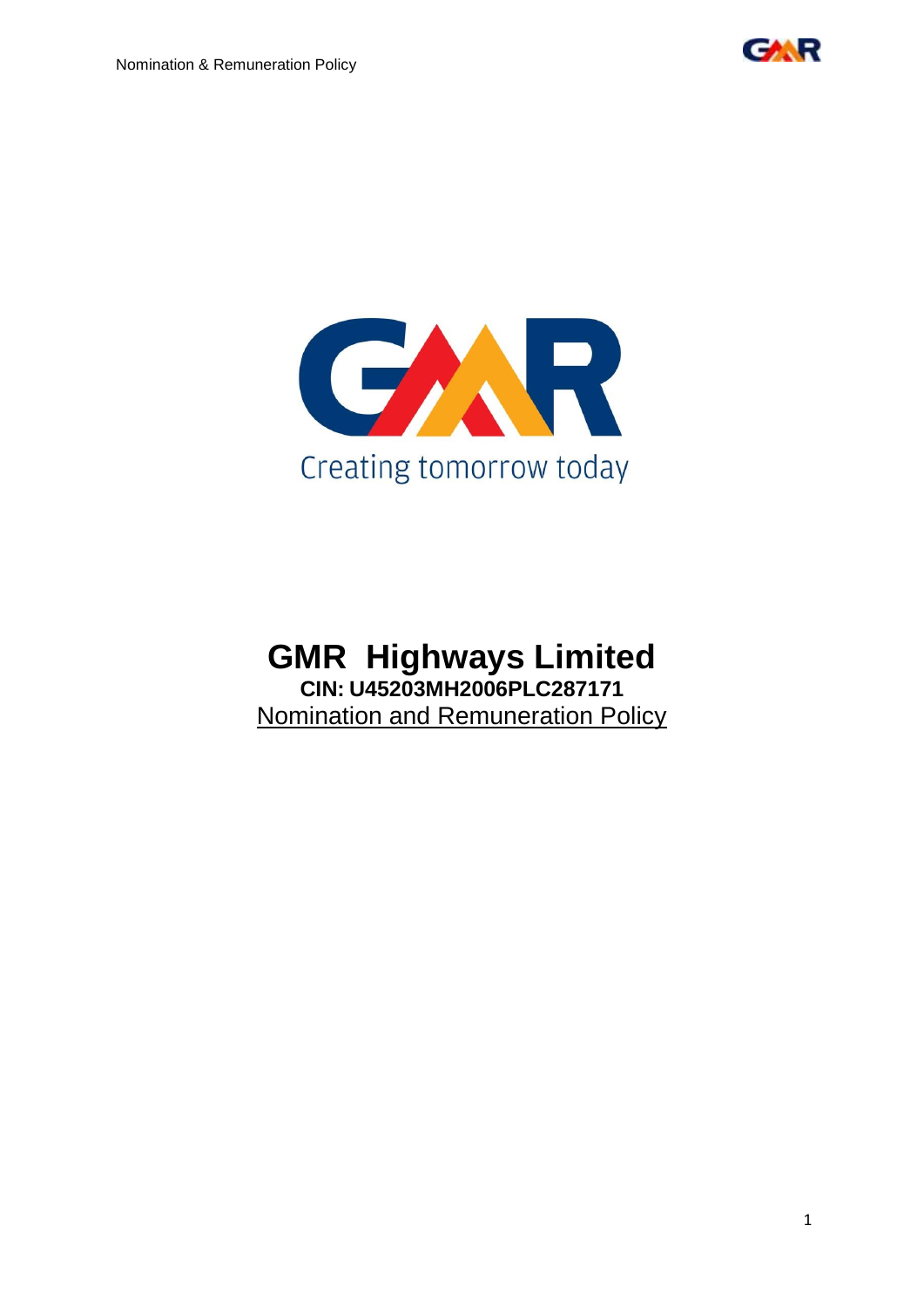

# **Table of Contents**

| 1.1. |                                                                             |    |
|------|-----------------------------------------------------------------------------|----|
| 1.2. |                                                                             |    |
| 1.3. |                                                                             |    |
|      |                                                                             |    |
| 2.1. |                                                                             |    |
| 2.2. |                                                                             |    |
| 2.3. |                                                                             |    |
| 2.4. |                                                                             |    |
| 2.5. |                                                                             |    |
| 2.6. |                                                                             |    |
| 2.7. |                                                                             |    |
| 3.   |                                                                             |    |
| 4.   | Appointment and Removal of Directors, KMP and Senior Management             |    |
| 4.1. |                                                                             |    |
| 4.2. |                                                                             |    |
| 4.3. |                                                                             |    |
| 4.4. |                                                                             |    |
| 4.5. |                                                                             |    |
| 4.6. |                                                                             |    |
| 5.   | Provisions relating to Remuneration of Managerial Personnel, KMP and Senior |    |
|      |                                                                             | 10 |
| 5.2. | Remuneration to Managerial Personnel, KMP, Senior Management and Other      |    |
| 5.3. |                                                                             |    |
| 6.   |                                                                             |    |
| 7.   |                                                                             |    |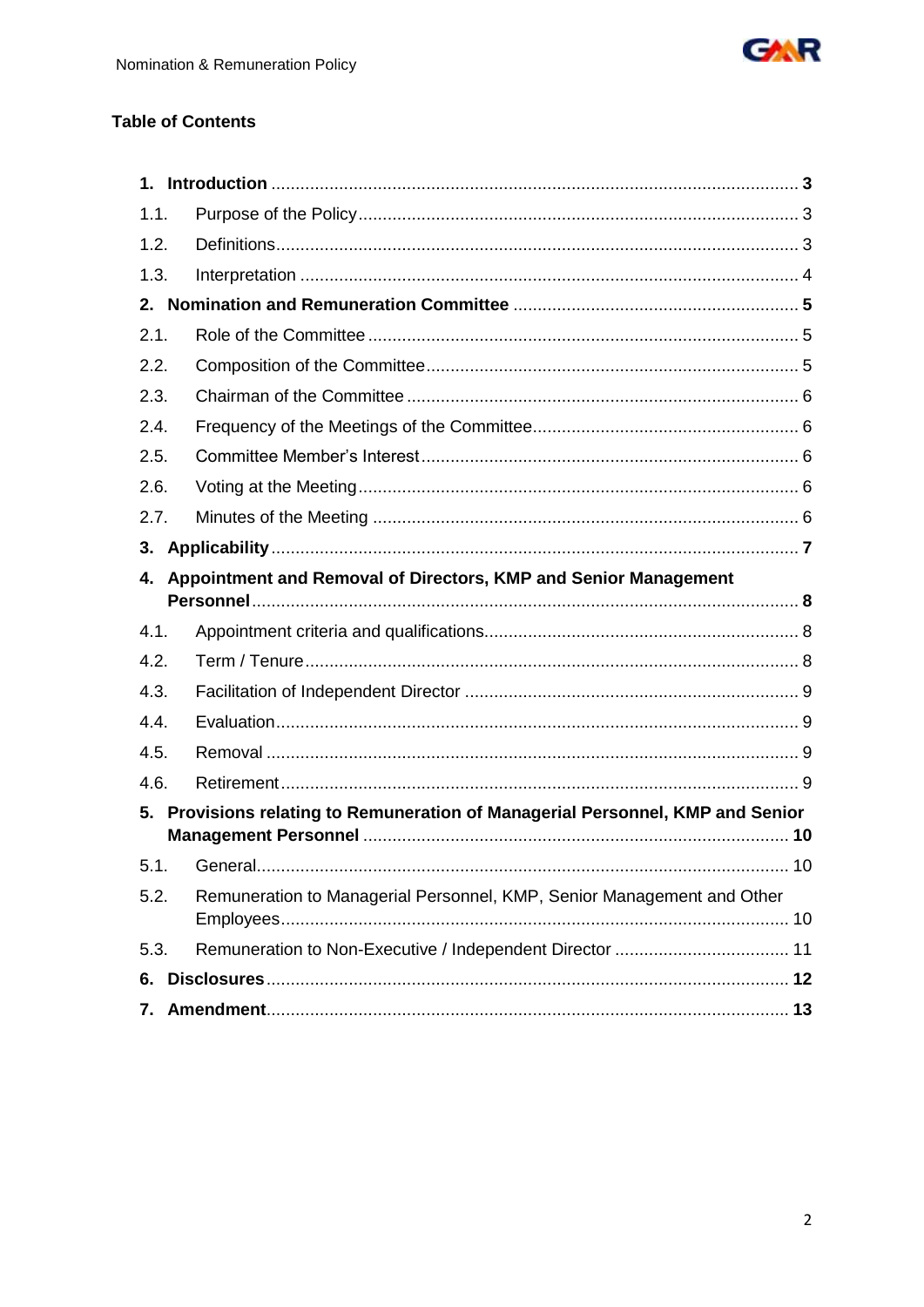

# **1. INTRODUCTION**

Pursuant to Section 178 of the Companies Act, 2013 and Clause 49 of the Listing Agreement, the Board of Directors of every listed Company shall constitute a Nomination and Remuneration Committee. The Company has constituted a Nomination and Remuneration Committee as required by the Listing Agreement entered into with the Stock Exchanges and the Companies Act, 2013.

This Committee and the Policy is formulated in compliance with Section 178 of the Companies Act, 2013 read along with the applicable rules thereto and Clause 49 of the Listing Agreement.

# **1.1. Purpose of the Policy**

The Key Objectives of the Committee are:

- (a) To guide the Board in relation to appointment and removal of Directors, Key Managerial Personnel and Senior Management.
- (b) To evaluate the performance of the members of the Board and provide necessary report to the Board for further evaluation.
- (c) To recommend to the Board on Remuneration payable to the Directors, Key Managerial Personnel and Senior Management.

The Policy ensures that:

- (a) The level and composition of remuneration is reasonable and sufficient to attract, retain and motivate Directors of the quality required to run the Company successfully;
- (b) Relationship of remuneration to performance is clear and meets appropriate performance benchmark; and
- (c) Remuneration to Directors, Key Managerial Personnel and Senior Management involves a balance between fixed and incentive pay reflecting short and long term performance objectives appropriate to the working of the Company and its goals.

# **1.2. Definitions**

- 1.2.1. **"Board"** means the Board of Directors of the Company.
	- 1.2.2. **"Company"** means "GMR Highways Limited."
- 1.2.3. **"Employees' Stock Option"** means the option given to the directors, officers or employees of a company or of its holding company or subsidiary company or companies, if any, which gives such directors, officers or employees, the benefit or right to purchase, or to subscribe for, the shares of the company at a future date at a pre-determined price.
- 1.2.4. **"Independent Director"** means a director referred to in Section 149 (6) of the Companies Act, 2013.
- 1.2.5. **"Key Managerial Personnel"** or **"KMP"** means Key Managerial Personnel of the Company in terms of the Companies Act, 2013 and the Rules made thereunder.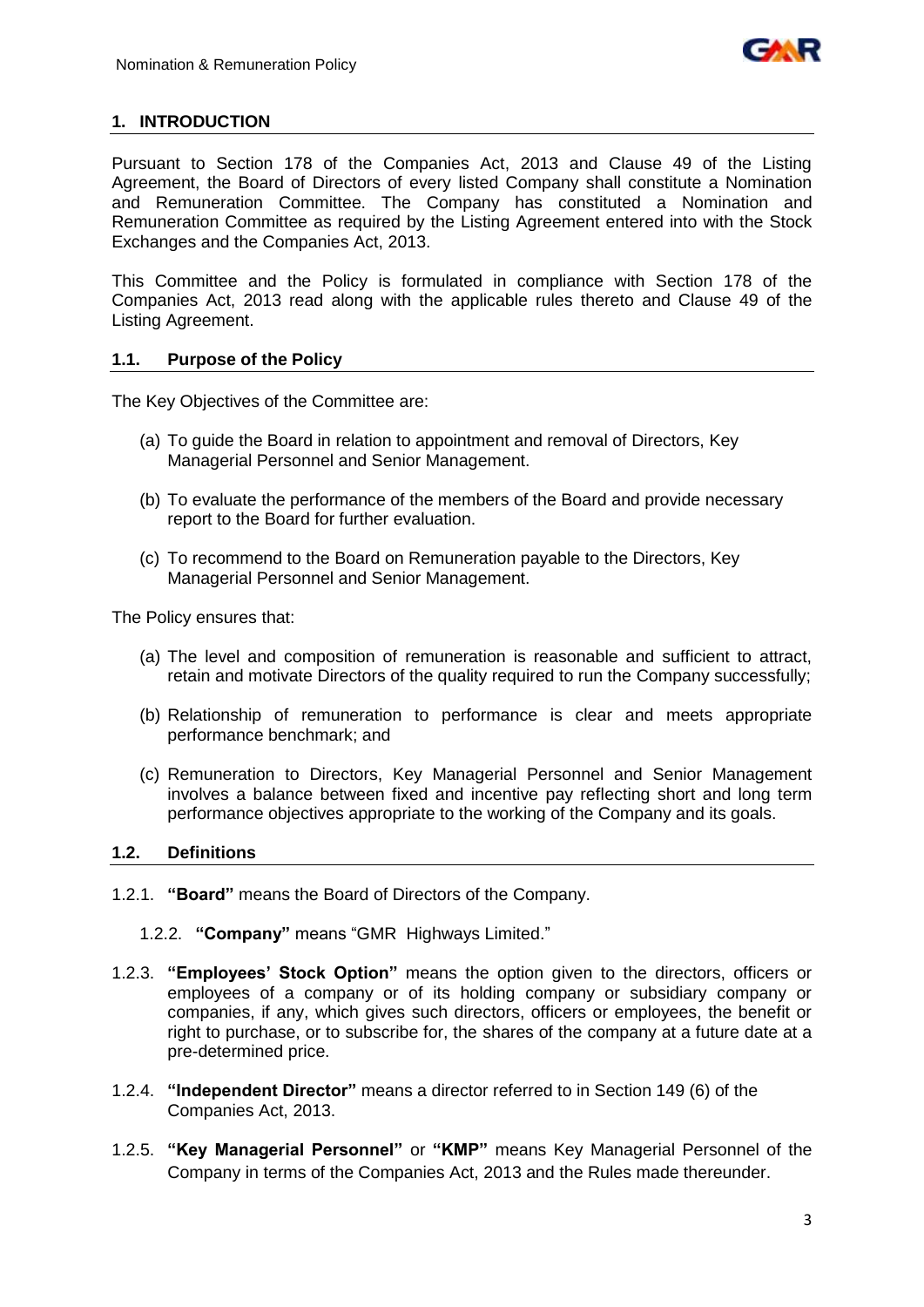

*(As per Section 203 of the Companies Act, 2013, the following are whole-time Key Managerial Personnel:*

- *(i) Managing Director or Chief Executive Officer or the Manager and in their absence a whole-time Director;*
- *(ii) Company Secretary; and*
- (iii) *Chief Financial Officer.)*
- 1.2.6. **"Nomination and Remuneration Committee"** shall mean a Committee of Board of Directors of the Company, constituted in accordance with the provisions of Section 178 of the Companies Act, 2013 and the Listing Agreement.
- 1.2.7. **"Policy or This Policy"** means, "Nomination and Remuneration Policy."
- 1.2.8. **"Remuneration**" means any money or its equivalent given or passed to any person for services rendered by him and includes perquisites as defined under the Incometax Act, 1961.
- 1.2.9. **"Senior Management"** means personnel of the Company who are members of its core management team excluding Board of Directors. This would include all members of management one level below the executive directors, including all the functional heads.

# **1.3. Interpretation**

Words and expressions used in this Policy shall have the same meanings respectively assigned to them in the following acts, listing agreement, regulations, rules.

- (i) The Companies Act, 2013 or the rules framed thereon;
- (ii) Listing Agreement with Stock Exchanges;
- (iii) Securities Contracts (Regulation) Act, 1956;
- (iv) Securities and Exchange Board of India Act, 1992;
- (v) Securities and Exchange Board of India (Issue of Capital and Disclosure Requirements) Regulations 2009;
- (vi) Securities and Exchange Board of India (Substantial Acquisition of Shares and Takeovers) Regulations, 2011;

Securities and Exchange Board of India (Prohibition of Insider Trading) Regulations, 1992.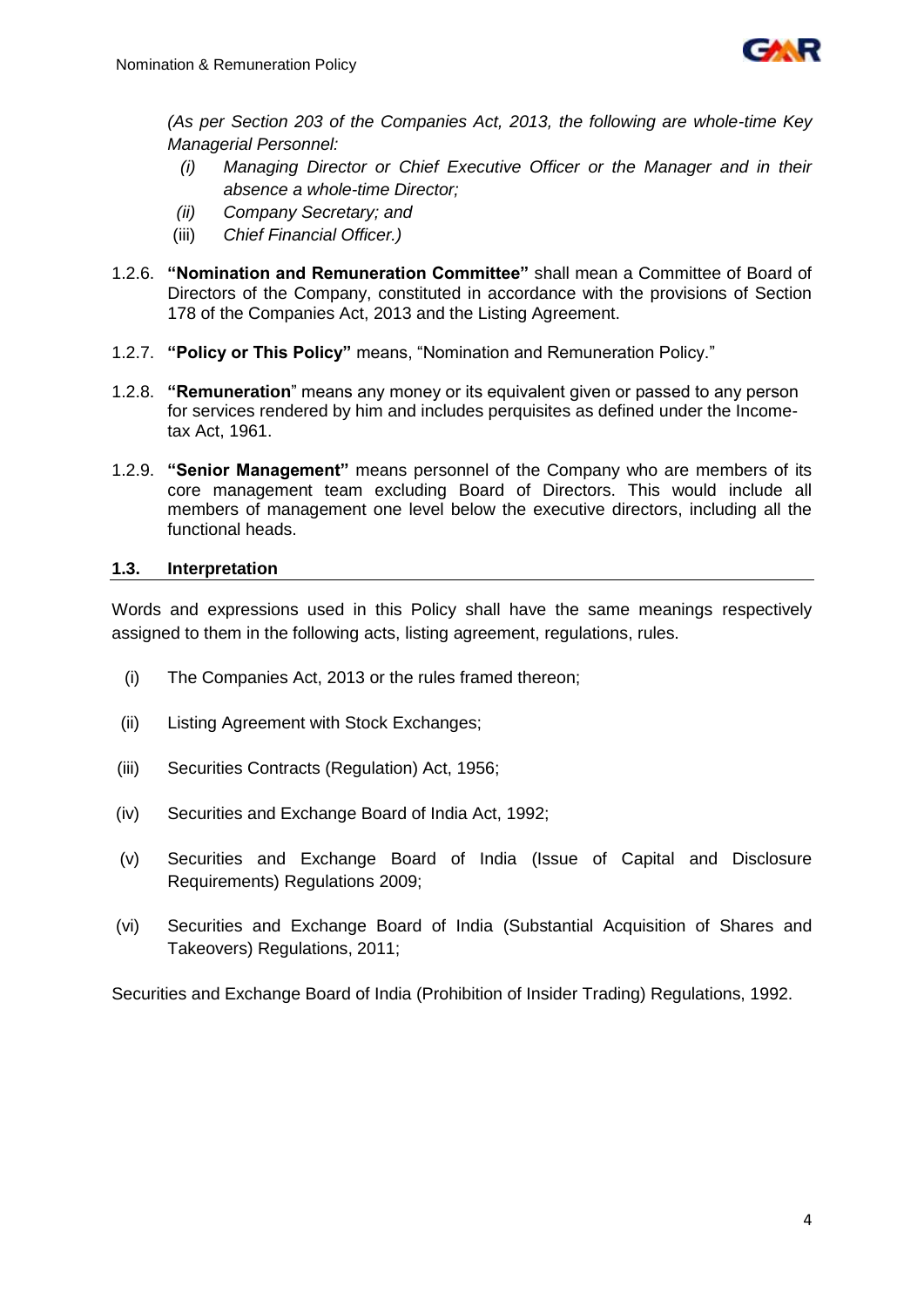

# **2. NOMINATION AND REMUNERATION COMMITTEE**

#### **2.1. Role of the Committee**

- (a) Identifying persons who are qualified to become directors and who may be appointed in senior management in accordance with the criteria laid down, recommend to the Board their appointment and removal and shall carry out evaluation of every director's performance.
- (b) Formulating the criteria for determining qualifications, positive attributes and independence of a director and recommend to the Board a policy, relating to the remuneration for the directors, key managerial personnel and other employees.
- (c) Formulating the criteria for evaluation of Independent Directors and the Board;
- (d) Devising a policy on Board diversity
- (e) Ensuring that the Board comprises of a balanced combination of Executive Directors and Non-Executive Directors;
- (f) All information about the Directors / Managing Directors / Whole time Directors / Key Managerial Personnel i.e., background details, past remuneration, recognition or awards, job profile shall be considered and disclosed to shareholders, where required;
- (g) The Committee shall take into consideration and ensure the compliance of provisions under Schedule V of the Companies Act, 2013 for appointing and fixing remuneration of Managing Directors / Whole-time Directors;
- (h) While approving the remuneration, the Committee shall take into account financial position of the Company, trend in the industry, qualification, experience and past performance of the appointee;
- (i) The Committee shall be in a position to bring about objectivity in determining the remuneration package while striking the balance between the interest of the Company and the shareholders;

#### **2.2. Composition of the Committee**

- (a) The Committee shall comprise of at least three (3) Directors, all of whom shall be non-executive Directors and at least half shall be Independent.
- (b) The Board shall reconstitute the Committee as and when required to comply with the provisions of the Companies Act, 2013 and applicable statutory requirement.
- (c) Minimum two (2) members shall constitute a quorum for the Committee meeting.
- (d) Membership of the Committee shall be disclosed in the Annual Report.
- (e) Term of the Committee shall be continued unless terminated by the Board of Directors.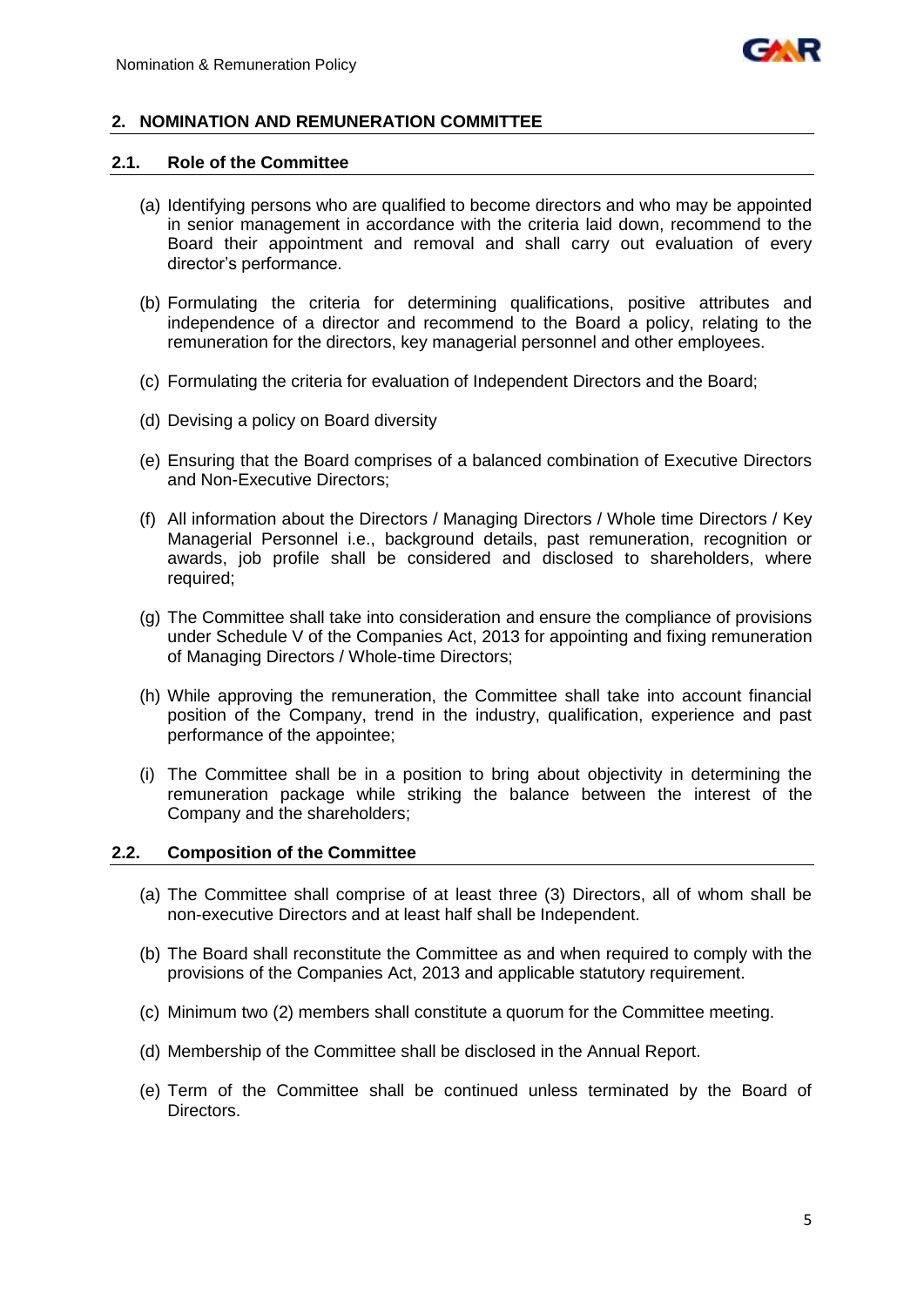

## **2.3. Chairman of the Committee**

- (a) Chairman of the Committee shall be an Independent Director.
- (b) Chairman of the Company may be appointed as a member of the Committee but shall not Chair the Committee.
- (c) In the absence of the Chairman, the members of the Committee present at the meeting shall choose one amongst them to act as Chairman.
- (d) Chairman of the Nomination and Remuneration Committee shall be present at the Annual General Meeting or may nominate some other member to answer the shareholders' queries.

## **2.4. Frequency of the Meetings of the Committee**

The meeting of the Committee shall be held at such regular intervals as may be required.

#### **2.5. Committee Member's Interest**

- (a) A member of the Committee is not entitled to be present when his or her own remuneration is discussed at a meeting or when his or her performance is being evaluated.
- (b) The Committee may invite such executives, as it considers appropriate, to be present at the meetings of the Committee.

#### **2.6. Voting at the Meeting**

- (a) Matters arising for determination at Committee meetings shall be decided by a majority of votes of Members present and voting and any such decision shall for all purposes be deemed a decision of the Committee.
- (b) In the case of equality of votes, the Chairman of the meeting will have a casting vote.

#### **2.7. Minutes of the Meeting**

Proceedings of all meetings must be minuted and signed by the Chairman of the said meeting or the Chairman of the next succeeding meeting. Minutes of the Committee meeting will be tabled at the subsequent Board and Committee meeting.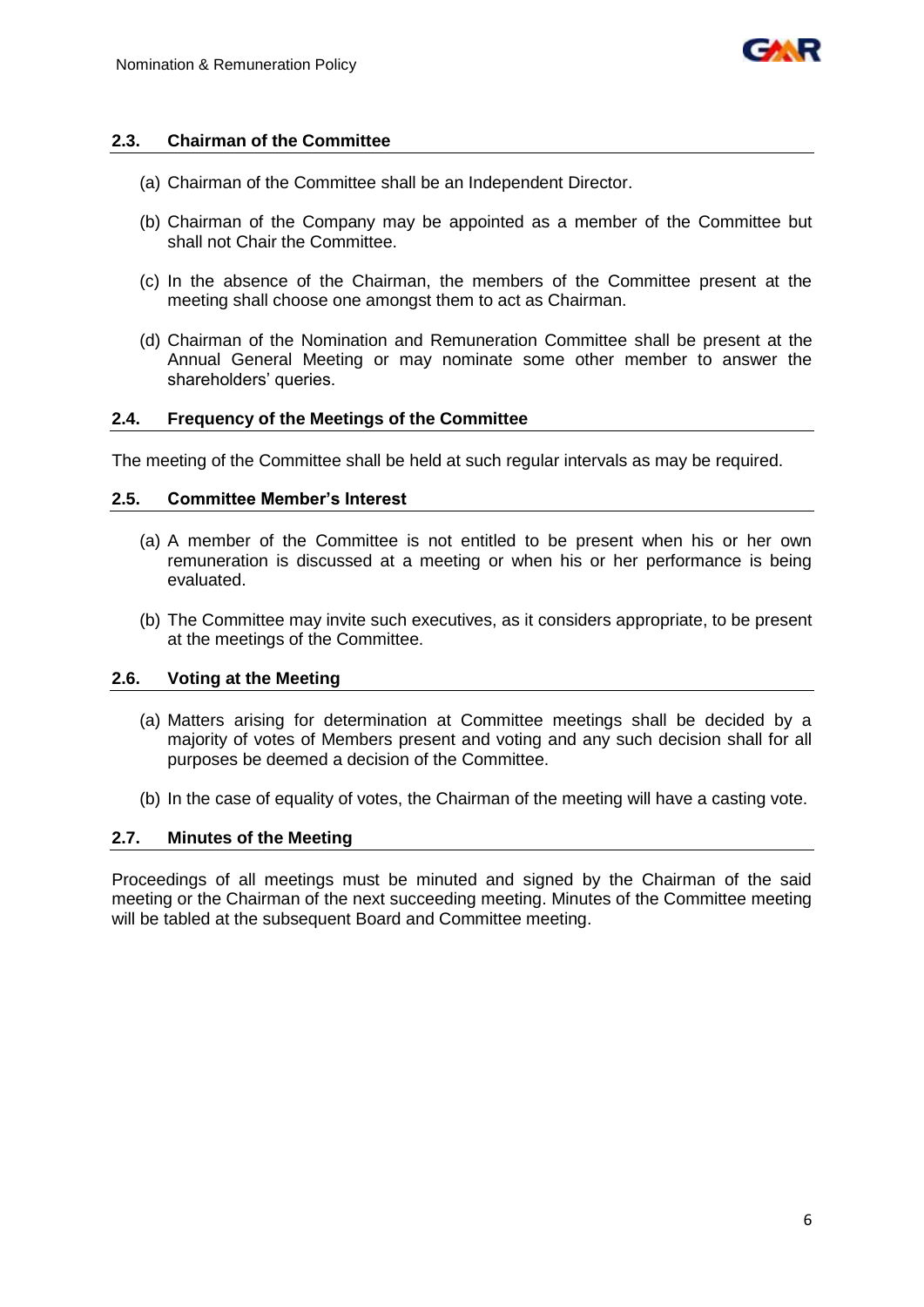

# **3. APPLICABILITY**

This Policy is Applicable to:

- (a) Directors (Executive, Non-Executive and Independent)
- (b) Key Managerial Personnel
- (c) Senior Management Personnel
- (d) Other employees as may be decided by the Nomination and Remuneration **Committee**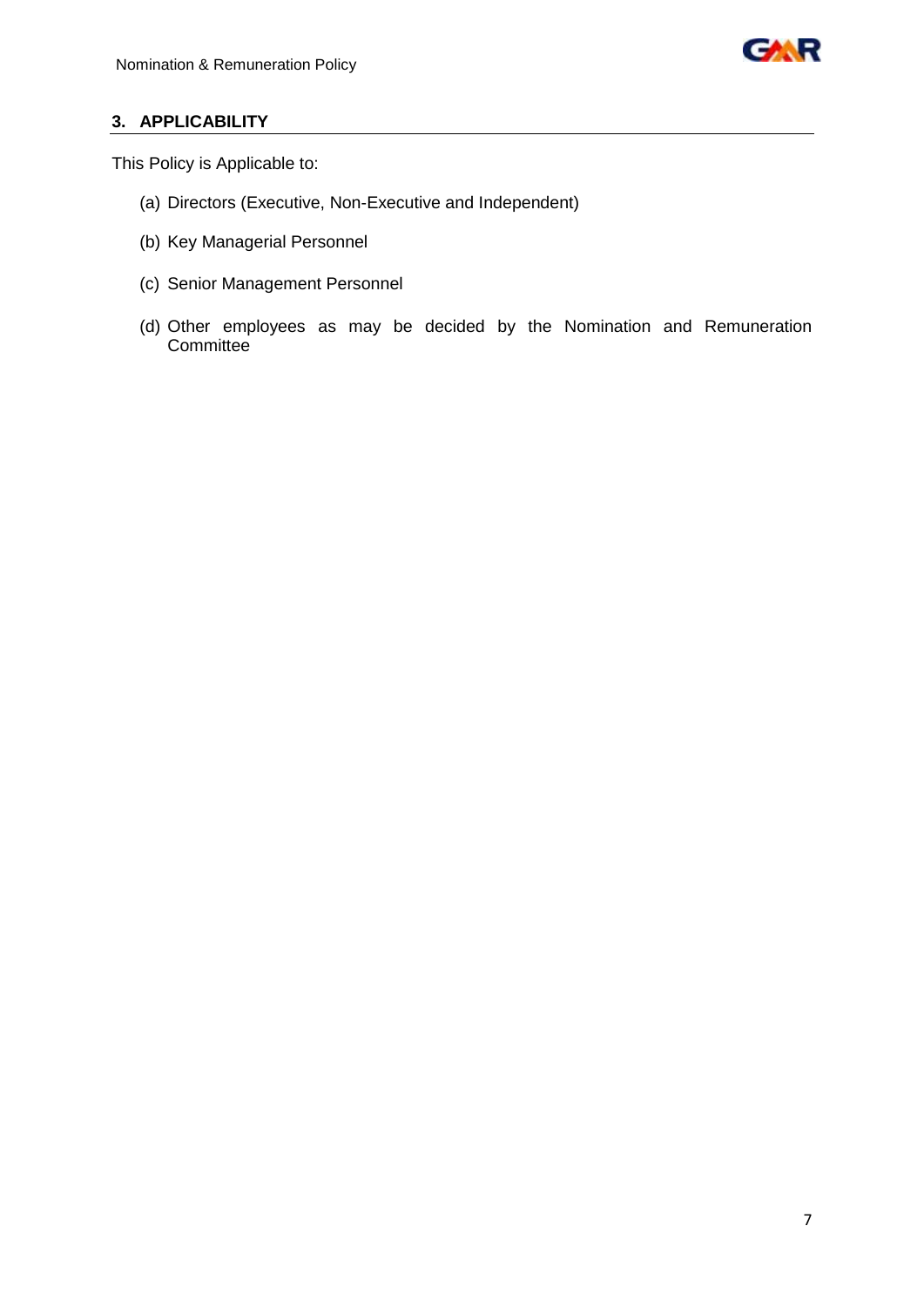

#### **4. APPOINTMENT AND REMOVAL OF DIRECTOR, KMP AND SENIOR MANAGEMENT PERSONNEL**

## **4.1. Appointment criteria and qualifications**

- (a) Subject to the applicable provisions of the Companies Act, 2013, the Listing Agreement, other applicable laws, if any and GMR Group HR Policy, the Committee shall identify and ascertain the integrity, qualification, expertise and experience of the person for appointment as Director, KMP or at Senior Management level and recommend to the Board his / her appointment.
- (b) The Committee has discretion to decide the adequacy of qualification, expertise and experience for the concerned position.
- (c) The Company shall not appoint or continue the employment of any person as Managing Director / Whole-time Director / Manager who has attained the age of seventy years. Provided that the term of the person holding this position may be extended beyond the age of seventy years with the approval of shareholders by passing a special resolution based on the explanatory statement annexed to the notice for such motion indicating the justification for extension of appointment beyond seventy years.

#### **4.2. Term / Tenure**

#### 4.2.1. **Managing Director / Whole-time Director / Manager (Managerial Personnel)**

The Company shall appoint or re-appoint any person as its Managerial Personnel for a term not exceeding five years at a time. No re-appointment shall be made earlier than one year before the expiry of term.

# 4.2.2. **Independent Director**

- (a) An Independent Director shall hold office for a term up to five consecutive years on the Board of the Company and will be eligible for re appointment on passing of a special resolution by the Company and disclosure of such appointment in the Board's report.
- (b) No Independent Director shall hold office for more than two consecutive terms, but such Independent Director shall be eligible for appointment after expiry of three years of ceasing to become an Independent Director. Provided that an Independent Director shall not, during the said period of three years, be appointed in or be associated with the Company in any other capacity, either directly or indirectly.
- (c) At the time of appointment of Independent Director it should be ensured that number of Boards on which such Independent Director serves is restricted to seven listed companies as an Independent Director and three listed companies as an Independent Director in case such person is serving as a Whole-time Director of a listed company.
- (d) The maximum number of public companies in which a person can be appointed as a director shall not exceed ten.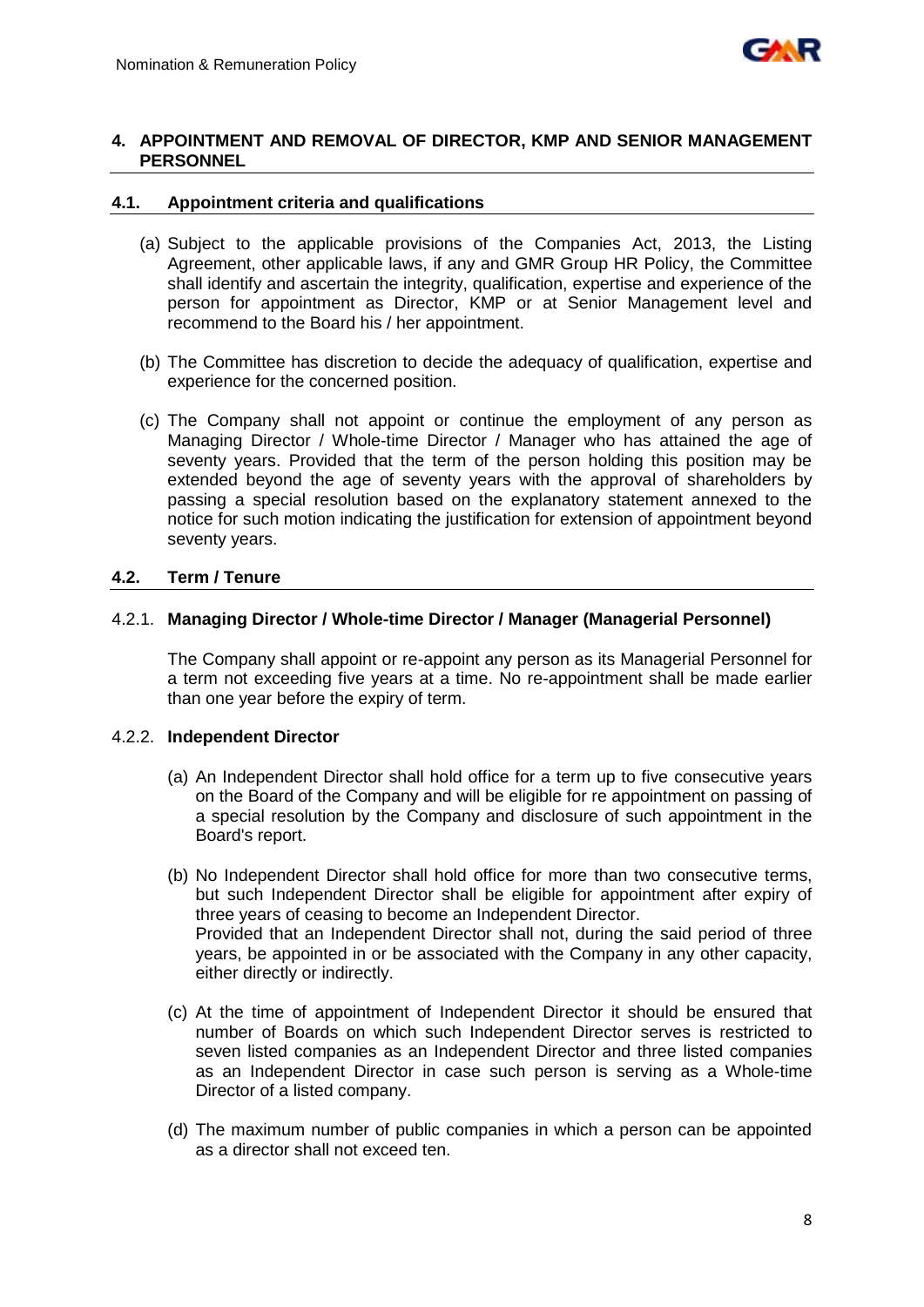

For reckoning the limit of public companies in which a person can be appointed as director, directorship in private companies that are either holding or subsidiary company of a public company shall be included.

## **4.3. Familiarization Programme for Independent Directors**

The company shall familiarize the Independent Directors with the company, their roles, rights, responsibilities in the company, nature of the industry in which the company operates, business model of the company, etc., through various programmes.

#### **4.4. Evaluation**

Subject to Schedule IV of the Companies Act, 2013 and Clause 49 of the Listing Agreement, the Committee shall carry out the evaluation of Directors periodically.

#### **4.5. Removal**

Due to reasons for any disqualification mentioned in the Companies Act, 2013, rules made thereunder or under any other applicable laws, rules and regulations, the Committee may recommend, to the Board with reasons recorded in writing, removal of a Director, KMP, subject to the provisions and compliance of the applicable laws, rules and regulations.

#### **4.6. Retirement**

The Director, KMP and Personnel of Senior Management shall retire as per the applicable provisions of the Companies Act, 2013 and the prevailing policy of the Company. The Board will have the discretion to retain the Director, KMP, Personnel of Senior Management in the same position / remuneration or otherwise even after attaining the retirement age, in the interest and for the benefit of the Company.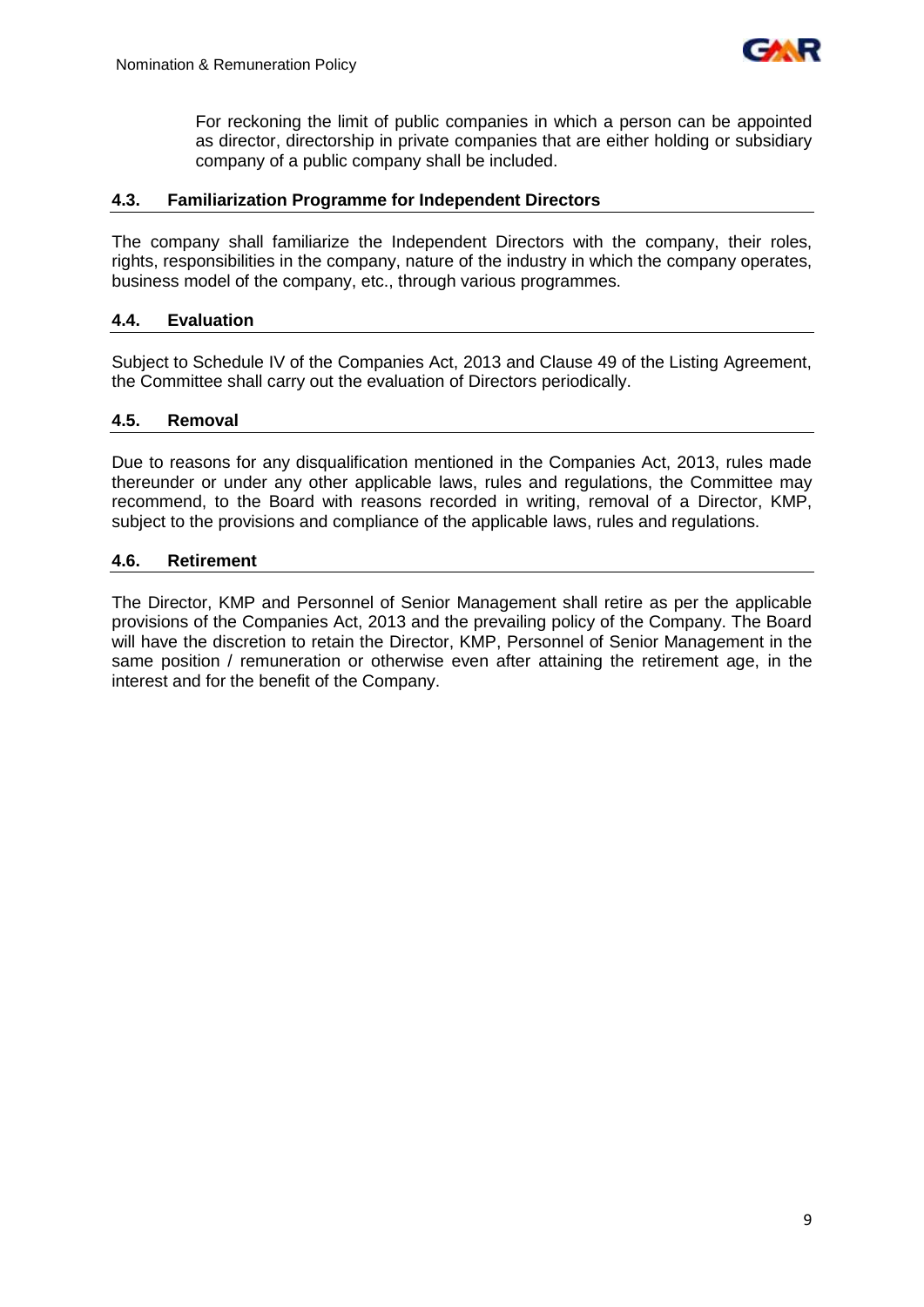

#### **5. PROVISIONS RELATING TO REMUNERATION OF MANAGERIAL PERSONNEL, KMP AND SENIOR MANAGEMENT PERSONNEL**

#### **5.1. General**

- (a) The remuneration / compensation / commission etc. to Managerial Personnel will be determined by the Committee and recommended to the Board for approval. The remuneration / compensation / commission etc. shall be subject to the approval of the shareholders of the Company and Central Government, wherever required.
- (b) The remuneration and commission to be paid to the Managerial Personnel shall be as per the statutory provisions of the Companies Act, 2013, and the rules made thereunder for the time being in force.
- (c) Increments to the existing remuneration / compensation structure may be recommended by the Committee to the Board which should be within the slabs approved by the Shareholders in the case of Managerial Personnel.
- (d) Where any insurance is taken by a company on behalf of its Managing Director, Whole-time Director, Manager, Chief Executive Officer, Chief Financial Officer or Company Secretary for indemnifying any of them against any liability in respect of any negligence, default, misfeasance, breach of duty or breach of trust for which they may be guilty in relation to the company, the premium paid on such insurance shall not be treated as part of the remuneration payable to any such personnel.

#### **5.2. Remuneration to Managerial Personnel, KMP, Senior Management and Other Employees**

# 5.2.1. **Fixed Pay**

Managerial Personnel shall be eligible for a monthly remuneration as may be approved by the Board on the recommendation of the Committee in accordance with the statutory provisions of the Companies Act, 2013, and the rules made thereunder for the time being in force. The break-up of the pay scale and quantum of perquisites including, employer's contribution to provident fund, pension scheme, medical expenses, club fees etc. shall be decided and approved by the Board on the recommendation of the Committee and approved by the shareholders and Central Government, wherever required.

#### 5.2.2. **Minimum Remuneration**

If, in any financial year, the Company has no profits or its profits are inadequate, the Company shall pay remuneration to its Managerial Personnel in accordance with the provisions of Schedule V of the Companies Act, 2013 and if it is not able to comply with such provisions, with the prior approval of the Central Government.

#### 5.2.3. **Provisions for excess remuneration**

If any Managerial Personnel draws or receives, directly or indirectly by way of remuneration any such sums in excess of the limits prescribed under the Companies Act, 2013 or without the prior sanction of the Central Government, where required, he / she shall refund such sums to the Company and until such sum is refunded, hold it in trust for the Company. The Company shall not waive recovery of such sum refundable to it unless permitted by the Central Government.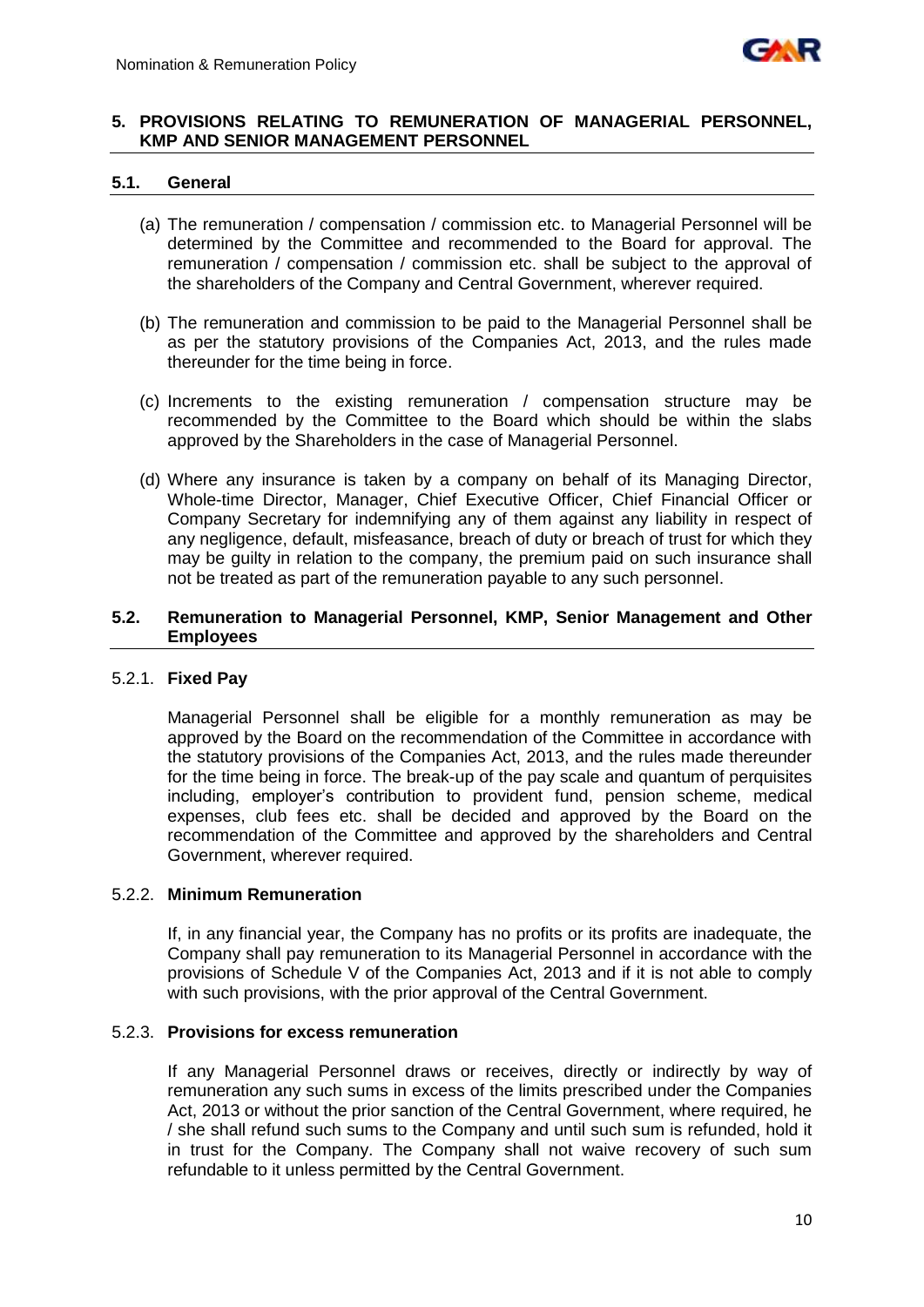

- 5.2.4. The remuneration to Personnel of Senior Management shall be governed by the GMR Group HR Policy.
- 5.2.5. The remuneration to other employees shall be governed by the GMR Group HR Policy.

#### **5.3. Remuneration to Non-Executive / Independent Director**

#### 5.3.1. **Remuneration / Commission**

The remuneration / commission shall be in accordance with the statutory provisions of the Companies Act, 2013, and the rules made thereunder for the time being in force.

#### 5.3.2. **Sitting Fees**

The Non- Executive / Independent Director may receive remuneration by way of fees for attending meetings of Board or Committee thereof.

Provided that the amount of such fees shall not exceed the maximum amount as provided in the Companies Act, 2013, per meeting of the Board or Committee or such amount as may be prescribed by the Central Government from time to time.

The sitting fee paid to Independent Directors and Women Directors, shall not be less than the sitting fee payable to other directors.

## 5.3.3. **Limit of Remuneration / Commission**

Remuneration / Commission may be paid within the monetary limit approved by shareholders, subject to the limit not exceeding 1% of the net profits of the Company computed as per the applicable provisions of the Companies Act, 2013.

#### 5.3.4. **Stock Options**

An Independent Director shall not be entitled to any stock option of the Company.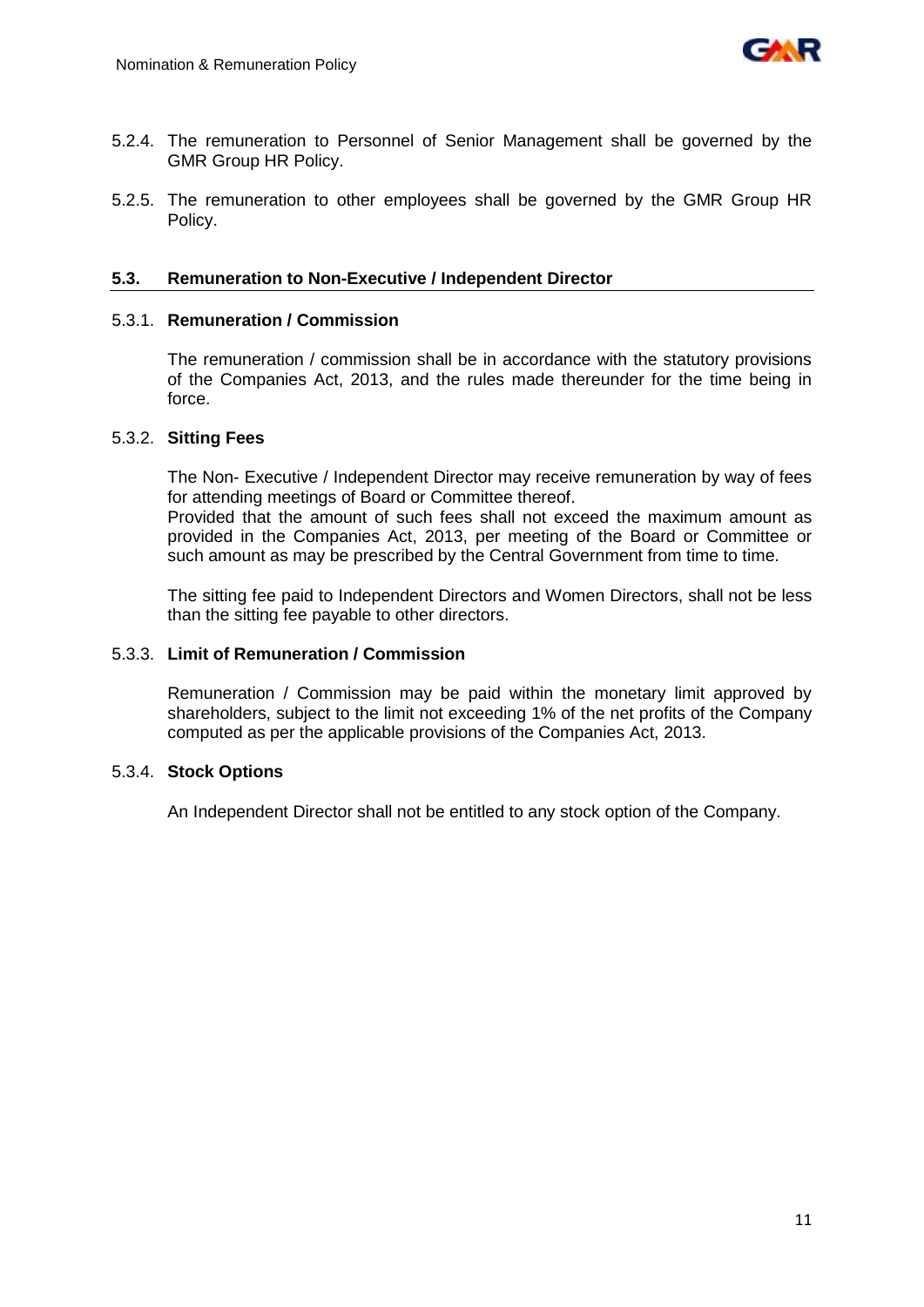

# **6. DISCLOSURES**

.

The Company shall disclose the Policy on Nomination and Remuneration on group's website [www.gmrgroup.](http://www.gmrgroup./)in.